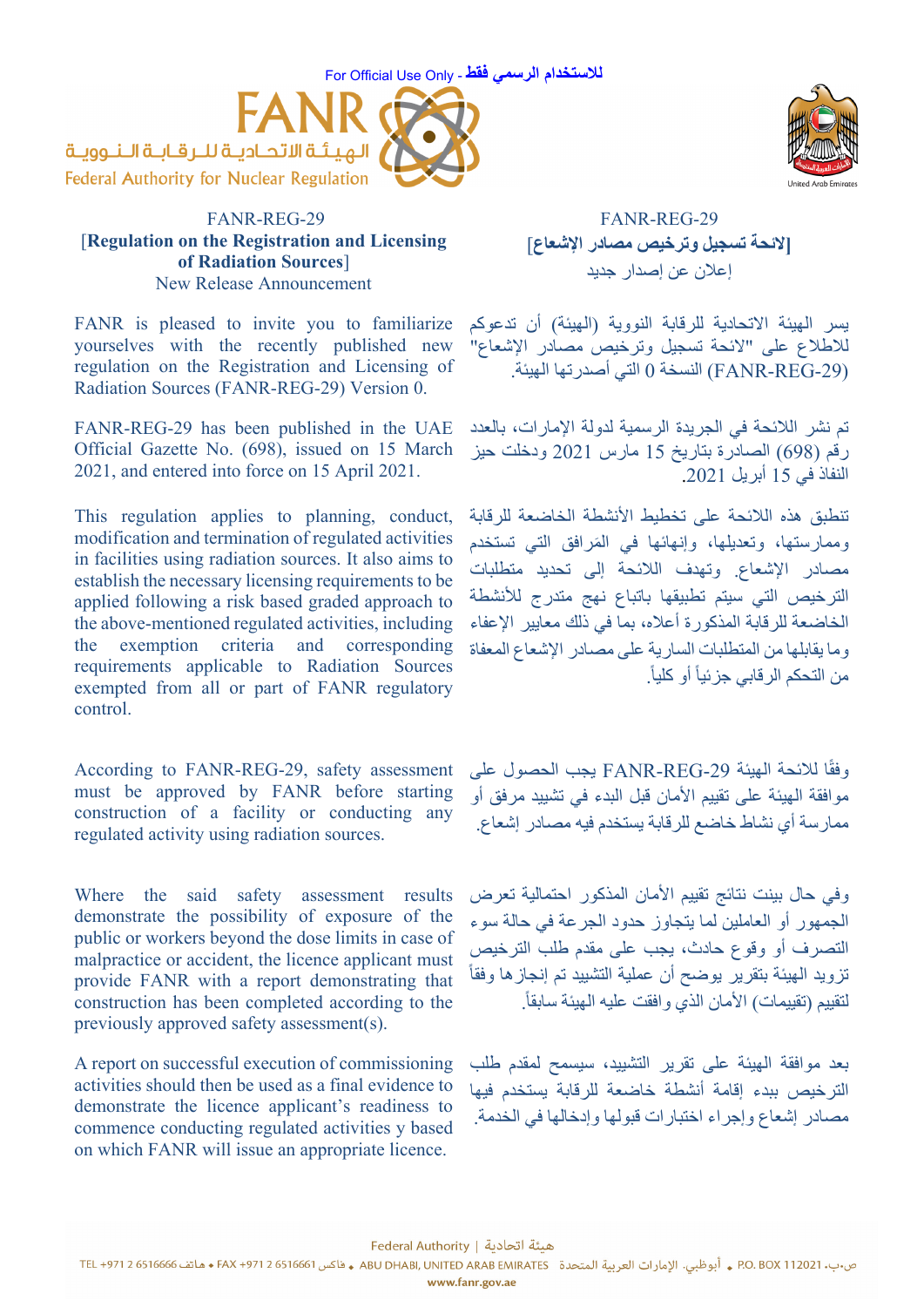For Official Use Only - **فقط الرسمي للاستخدام**





After approval of by FANR of the construction report, licence applicant will be allowed to commence installation, acceptance testing and commissioning of regulated activities using radiation sources.

Before issuance of the relevant licence by FANR, the licence applicant is not allowed to commence conducting the regulated activities for which licence is sought for.

In some particular cases, FANR licensing process includes also verification of appropriate staffing and administrative arrangements in the facility as a pre-condition for issuing a licence.

As per Article (7) of FANR-REG-29 Operators who intend to use radioactive sources having radioactivity levels commensurate to 10 times of the radioactivity levels prescribed by FANR-REG-24 Schedule I or radiation generators having voltage less than 100 kV, may be granted exemption or registration letters that prescribe conditions of use and reporting as appropriate. In such cases, it is provided for in FANR-REG-29 that such issued letters also serve as permits allowing operators to clear customs' zones for the radiation source listed on the FANR letter.

Details of the FANR licensing process as stated in FANR-REG-29 facilitate regulatory controls by focusing on the activities that may give rise to exposure levels commensurate to dose limits, and allow holders of exemption and registration letters to cater for their possible needs without FANR involvement.

Management of the FANR licensing process is also improved by identification of response times to FANR requests for additional information letters, and by defining duration of the approval process for different types of applications that are subject to FANR evaluation.

وينبغي بعد ذلك استخدام تقرير التنفيذ الناجح لأنشطة الإدخال في الخدمة كدليل نهائي لإثبات جاهزية مقدم طلب الترخيص لبدء ممارسة الأنشطة الخاضعة للرقابة وبناء عليه ستصدر الهيئة الترخيص المناسب.

علماً بأنه لا يُسمح لمقدم طلب الترخيص بالبدء في ممارسة الأنشطة الخاضعة للرقابة التي يُطلب الترخيص من أجلها قبل إصدار الهيئة للترخيص المعني.

وفي بعض الحالات الخاصة، تتضمن آلية ترخيص الهيئة أيضا التحقق من توفير الموظفين اللازمين والترتيبات الإدارية المناسبة في المرفق كشرط مسبق لإصدار الترخيص.

ووفقاً للمادة رقم (7) من اللائحة FANR-REG-29، للهيئة أن تقوم بمنح المشغلين الذين يريدون استخدام مصادر مشعة ذات مستويات نشاط إشعاعي تتناسب مع 10 أضعاف مستويات النشاط الإشعاعي المنصوص عليها في الملحق 1 بلائحة الهيئة -24REG-FANR أو مولدات الإشعاع ذات الجهد الكهربائي أقل من 100 كيلو فولت، إعفاء أو إصدار خطابات تسجيل تحدد شروط الاستخدام وتقديم التقارير حسب ما يلزم. وفي مثل هذه الحالات، تنص لائحة الهيئة -FANR -29REG على أن تكون هذه الخطابات بمثابة تصاريح تسمح للمشغلين بالتخليص الجمركي لمصدر الإشعاع المذكور في الخطاب الصادر الهيئة.

إن تفاصيل آلية الترخيص الواردة في اللائحة -FANR -29REG تسهل الضوابط الرقابية من خلال التركيز على الأنشطة التي قد تؤدي إلى مستويات تعرض تتناسب مع حدود الجرعة، كما تسمح لحاملي خطابات الإعفاء والتسجيل بتلبية احتياجاتهم المحتملة دون الحاجة إلى تدخل من الهيئة.

وقد تم تحسين إدارة آلية الترخيص بتحديد أوقات الرد على خطابات الهيئة لطلب معلومات إضافية، وتحديد مدة إجراء الموافقة لأنواع مختلفة من الطلبات التي تخضع لتقييم الهيئة.

هيئة اتحادية | Federal Authority

ص.ب. 20211 P.O. BOX . أبوظبي. الإمارات العربية المتحدة ABU DHABI, UNITED ARAB EMIRATES و فاكس 6516661 + FAX +971 و 6516661 مقاتف 6516666 . و FAX +971 2 6516661

www.fanr.gov.ae